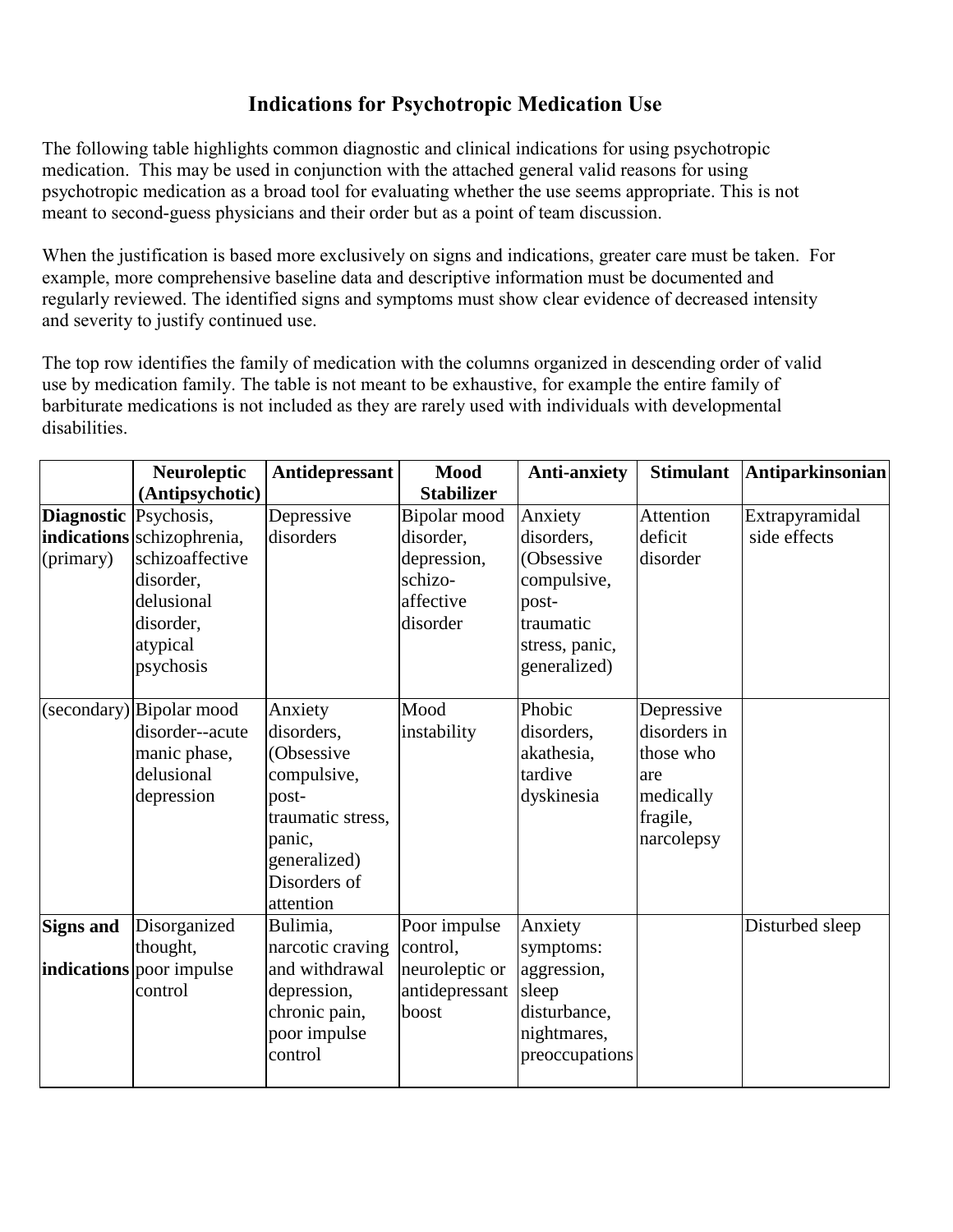# **Six valid reasons for using psychotropic medications**

#### Reason Number 1

#### **To treat a clearly diagnosed primary psychiatric illness:**

Whether a potential recipient has a developmental disability or not, the criteria established in the Diagnostic and Statistics Manual of Mental Disorders-IV-TR (DSM-IV-TR) or the International Classifications of Diseases-10 (ICD-10), should be satisfied. At least the same depth and breadth of evaluation must be exercised. This becomes increasingly more difficult with more significant developmental disabilities and problems with speech, motor performance, cognitive ability and sensory integration interfere with standardized testing and mental status exams. We expect this problem to diminish as the Diagnostic Manual-Intellectual Disability (DM-ID) becomes more widely and effectively used.

#### Reason Number 2

#### **Medical conditions:**

Some conditions may have associated secondary psychiatric features. Examples include specific types of epilepsy, which may lead to a variety of seizures and problematic behaviors. For example, temporal lobe seizures can appear as unusual behaviors. Use of appropriate psychotropic medication for this reason should continue until the primary condition is treated and the symptoms resolve, or until it is clear that, even with treatment, the psychiatric symptoms will continue. Long term medication therapy will frequently be necessary in order to control symptoms. Examples of other medically indicated uses are small doses of antipsychotic drugs prior to chemotherapy (for the antiemetic effect) or general anesthesia.

#### Reason Number 3

**Emotionally distressing, extreme behavior that interferes with important aspects of a person's life:**  This is perhaps the most contentious and challenging rationale. The risk of it being used as a "garbage can" to justify medication for a variety of unpleasant, obnoxious, even hurtful behaviors that serve clear functional means for an individual is inherent. This rationale should be accompanied by a comprehensive assessment of the behavior that includes a functional assessment. If such assessment is unavailable or yields unclear results—and intermediate intervention is necessary for safety or continued inclusion in support efforts—short term psychotropic intervention may be considered. Use of medication in these circumstances is most clearly indicated when the individual with developmental disabilities who presents challenging behavior expresses a desire for the behavior to be controlled. When the person cannot clearly communicate intentions, discerning the appropriateness of medication is more complicated.

#### Reason Number 4

**For empirical reasons, to address severe dysfunction that has been resistant to other intervention:**  There are times when the use of psychotropic medication should be considered when addressing a chronic condition or characteristic (other than behavior) which significantly interferes with an individual's social functioning and quality of life, particularly when exhaustive habilitative, environmental and lifestyle adaptation interventions have not provided relief. If effective, the smallest dose should be sought, with occasional, systematic attempts to reduce or discontinue the medication. An example is using a mild anxiolytic to ease acute difficulty with transitions experienced by an individual diagnosed with Pervasive Developmental Disorder (PDD), even when an anxiety disorder diagnosis is not established.

#### Reason Number 5

#### **To treat medication withdrawal or discontinuation symptoms:**

There is a growing awareness that people may experience withdrawal difficulties from a variety of psychotropic medications, although they may be markedly softened with gradual reductions. These symptoms may include anxiety, agitation, unstable mood, self-stimulation, insomnia, expressiveness,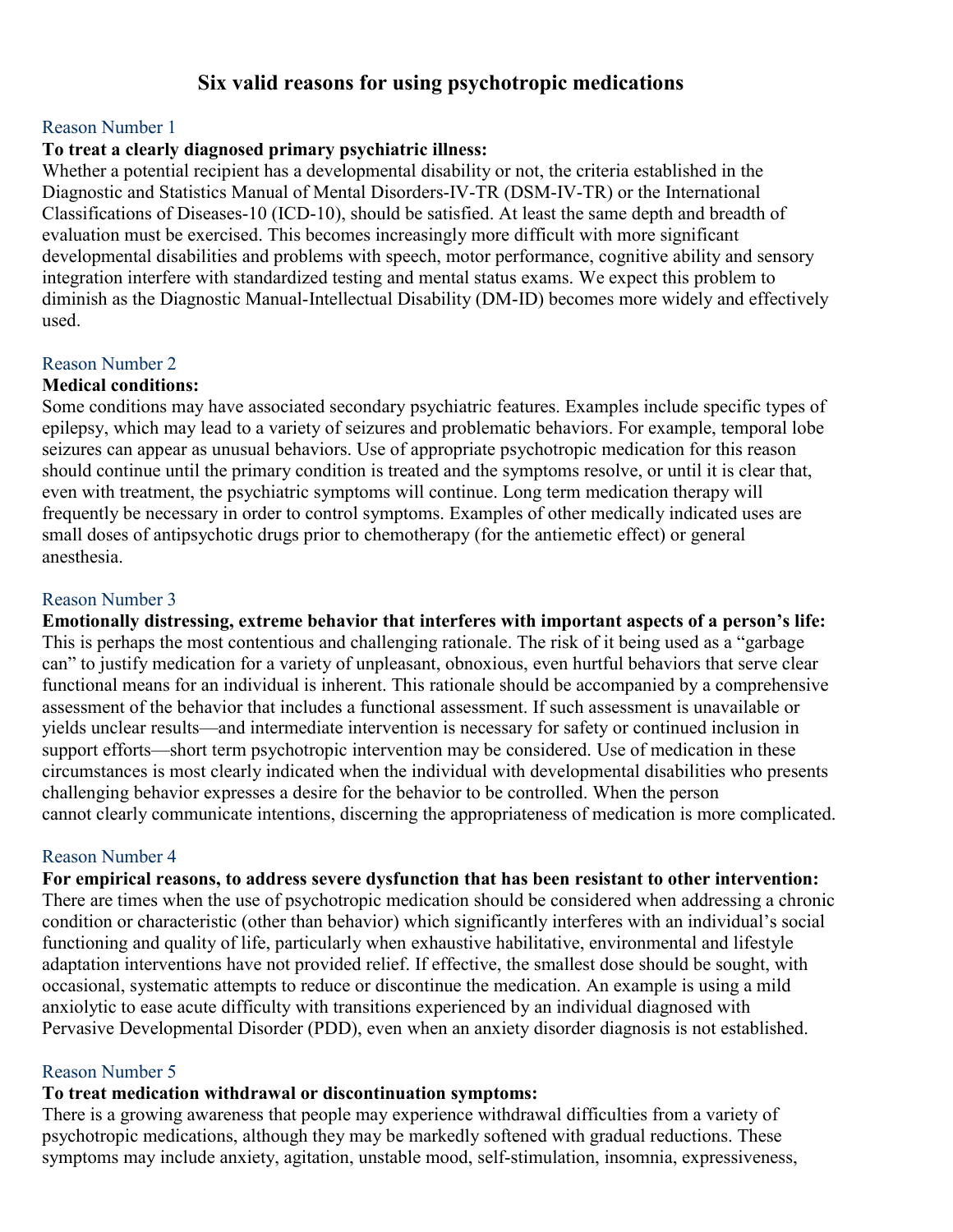sexual expression, property destruction, and self-injury. Another instance would be when—upon decreasing or discontinuing a psychotropic medication which masked severe tardive dyskinesia symptoms—a return to a small dose or alternative drug may be required. For a small group of individuals with developmental disabilities who exhibit chronic, severe self-injury, withdrawal from endogenous endorphins may be a factor needing psychotropic medication intervention. Endogenous endorphins are naturally occurring neurotransmitters which have a narcotic-like effect. For some, withdrawal from alcohol, caffeine, nicotine or illicit drugs may require short term intervention.

#### Reason Number 6

#### **For sedation during a medical procedure:**

When the importance of a medical procedure is unquestioned and the procedure cannot be performed without sedation, a psychotropic may be used for its sedating effect. For some individuals these medical procedures may include dental work, diagnostic evaluations such as EEGs, EKGs, C-T scans or physical exams. If used for this purpose, an adequate dose to accomplish the desired sedation must be sought and balanced against the least potential side effects.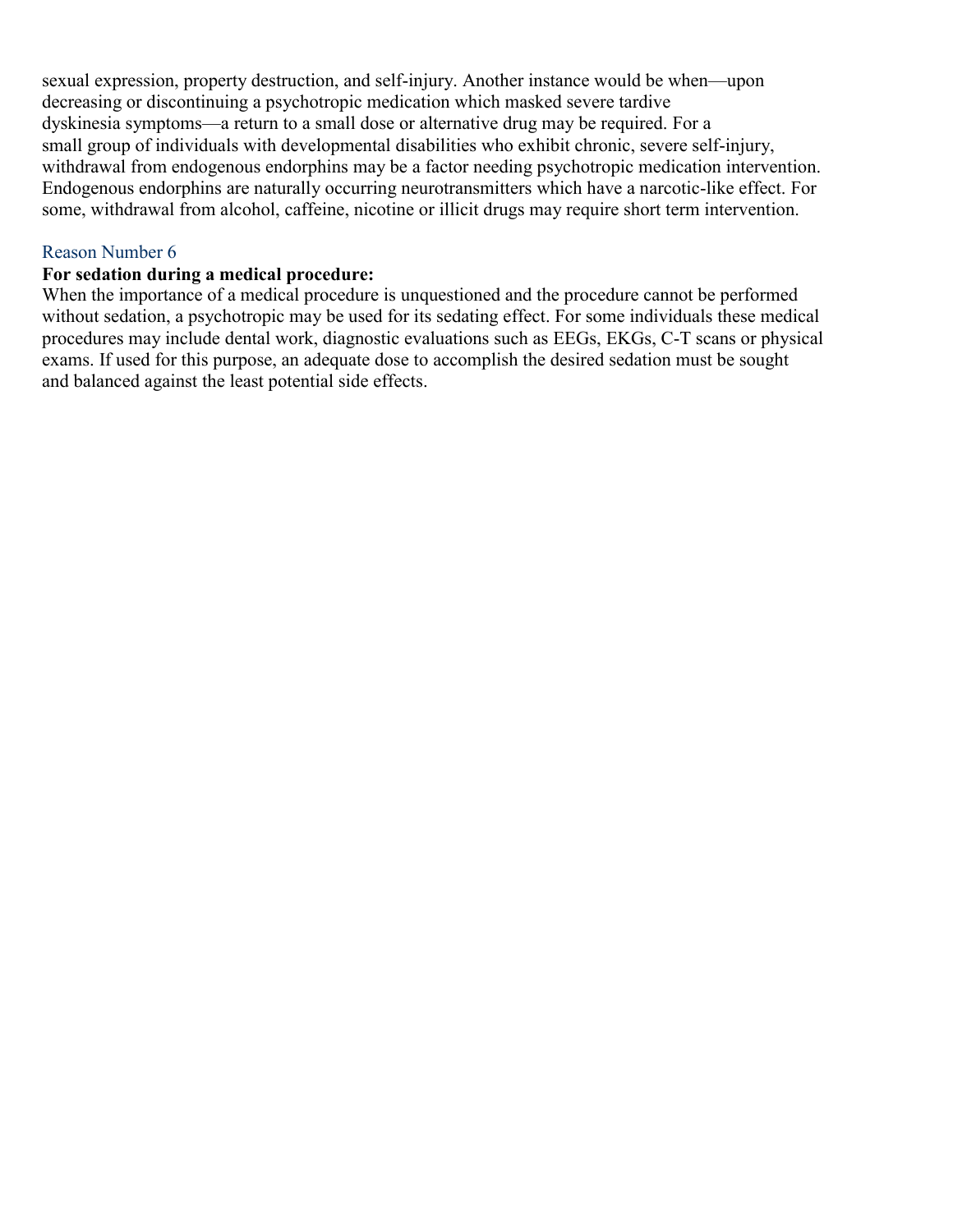#### **Cautions and Questionable Uses of Psychotropic Medication**

Just as there are clear reasons to consider the use of psychotropic medications, there are also questionable ones, many of which suggest misuse of the drug and, potentially, abuse of the individual with developmental disabilities. We encourage the following to be considered even if one of the preceding reasons seems to be met. The following is a list of questionable uses that can be prevented, avoided or corrected. Subsequent chapters offer methods of support that reduce the likelihood that these problems will occur.

#### Caution Number 1

#### **No re-examination of the original decision to prescribe psychotropics:**

When the initial rationale for prescribing a medication is not reexamined and when there is a lack of evidence for the continued need for long-term use of psychotropic medication.

### Caution Number 2

#### **Inadequate assessment:**

When psychotropic medication is prescribed without a thorough assessment and comprehensive reporting to the prescribing physician.

#### Caution Number 3

#### **Haphazard prescribing:**

When psychotropic medications are prescribed in a reactive, haphazard manner, quickly discontinuing one and substituting another.

#### Caution Number 4

#### **Prescribing psychotropics for the convenience of caregivers:**

When medication is used to make the individual more "manageable" for the convenience of individuals who provide support to the person. The expectation that psychotropic medication can preclude outbursts is unrealistic except at extremely high doses. In fact, using psychotropic medication may make life more difficult for support providers as the individual changes in response to the drug. In many cases, moderate doses of antipsychotic medications (or any dose of benzodiazepines) may interfere with the learning processes that would enable the individual to change "unmanageable" behaviors.

#### Caution Number 5

#### **Ignoring the message the person is attempting to communicate with behavior:**

When medication is used to blunt a behavior without recognizing what the person intended to communicate with the behavior.

#### Caution Number 6

#### **Interpreting an understandable behavioral response as pathological:**

When medications are used to treat the response to an empty life rather than addressing the empty life. Many individuals with developmental disabilities who present challenging behavior are expressing appropriate anger, fear, sadness, loneliness, frustration, and other unpleasant, powerful emotions in the only way they know.

#### Caution number 7

#### **Limiting autonomy:**

When the effects of medication or the methods used to monitor them unduly limit the person's autonomy. When possible, the individual with a developmental disability must have a forum for expressing his/her reaction to the psychotropic medication. Do they feel better or worse? Does taking a particular medication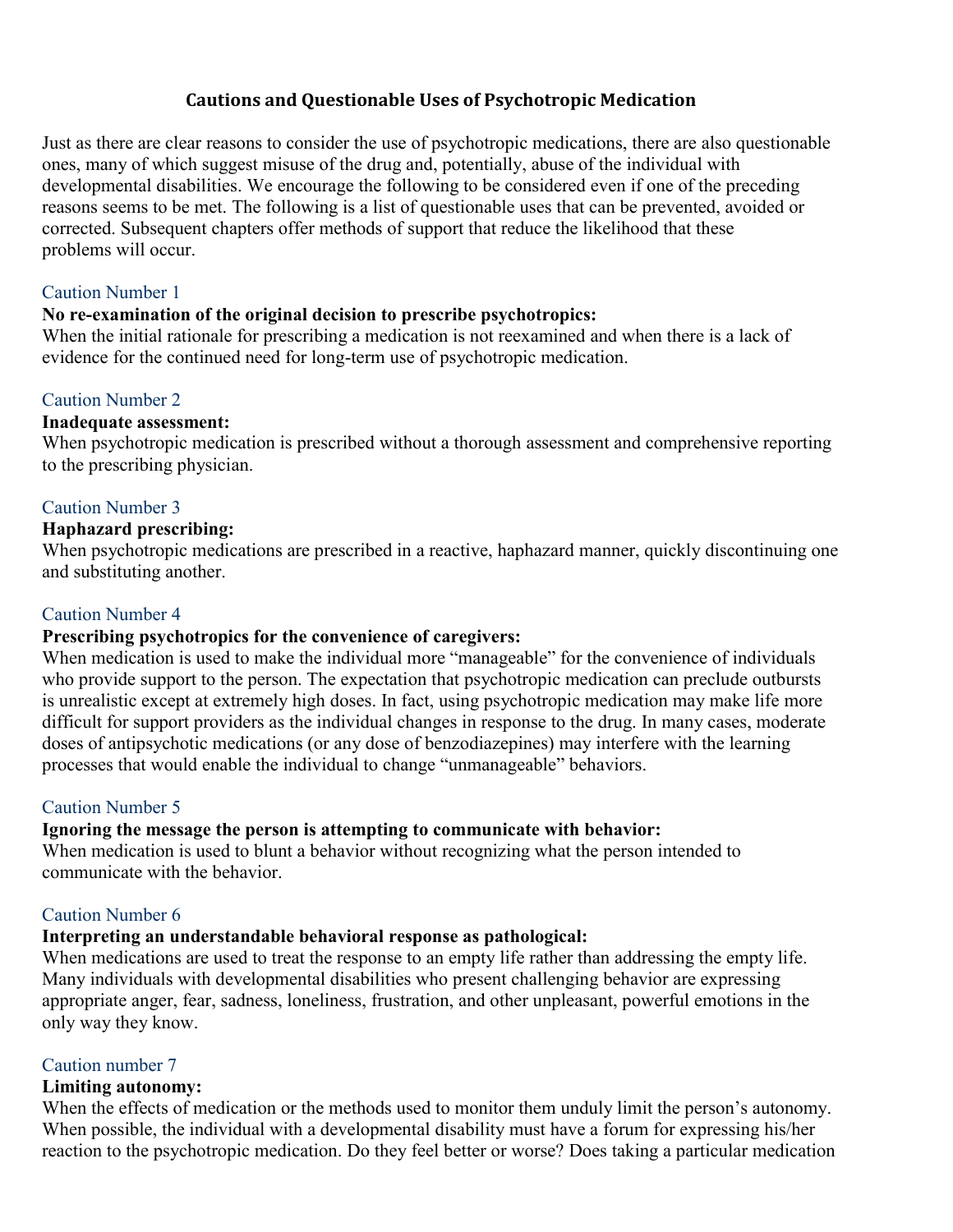#### enhance or detract from their notion of how they want to live?

#### Caution Number 8

#### **Exceeding therapeutic range:**

When medication dosages are increased, beyond the therapeutic range, in response to a conclusion that a smaller amount didn't work (more medicine isn't necessarily better). The exception is when the treatment plan calls for an initial low dose with the intention of periodic, potential increases in dosage based on response.

#### Caution Number 9

#### **Caregivers lacking knowledge:**

When the people empowered to administer and/or monitor the effective use of the medication lack the information about the person, the prescribed medication, and the reason for using it, as well as the necessary training to competently administer medication and monitor its effect.

#### Caution Number 10

#### **Lax administration of prn medication:**

When medications prescribed on a prn (as needed) basis are administered by various people with minimal training working in different environments without adequate training, supervision, monitoring, or communication among various staff and provider agencies.

#### Caution Number 11

#### **Using medication to mask abuse:**

When medications are used to mask signs of abuse, effectively silencing legitimate complaints. Emerging research indicates that 95% of individuals with mild or moderate cognitive disabilities who present aggressive behavior have been physically or sexually abused by peers, family members or caregivers.

#### Caution Number 12

#### **Using medications as a substitute for appropriate support:**

When medications are used as a substitute rather than a complementary adjunct to thorough, meaningful habilitative programs and positive behavioral support.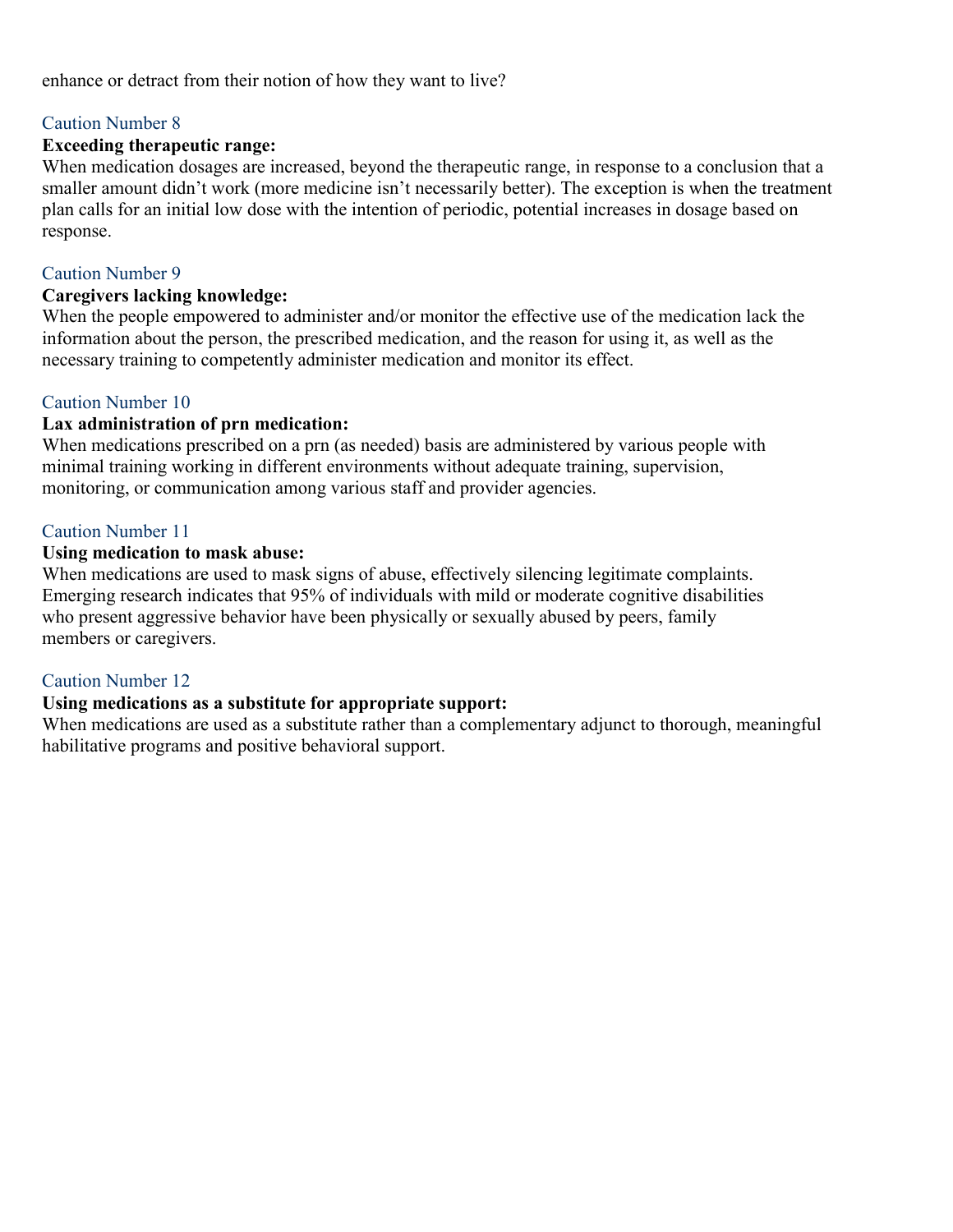# **Commonly Prescribed Psychotropic Medication**

This is not a comprehensive listing of either psychotropic medication or side effects.

### **Antipsychotic medication**

| Medication Type Generic Name |                  | <b>Trade</b> | <b>Usual</b>      | <b>Prescribing</b> | <b>Side Effects</b>                    |
|------------------------------|------------------|--------------|-------------------|--------------------|----------------------------------------|
|                              |                  | <b>Name</b>  | <b>Adult Dose</b> | limits             |                                        |
|                              |                  |              | Range             | $(mg/day)**$       |                                        |
|                              |                  |              | $(mg/day)*$       |                    |                                        |
| <b>Typical</b>               |                  |              |                   |                    |                                        |
| <b>Antipsychotic</b>         |                  |              |                   |                    |                                        |
|                              | chlorpromazine   | Thorazine    | 100-800           | 1000               | Very sedating, blood pressure drop,    |
|                              | (CPZ)            |              |                   |                    | increased heart rate, sun sensitivity, |
|                              |                  |              |                   |                    | heat stroke, anticholinergic effects,  |
|                              |                  |              |                   |                    | cataracts, weight gain, , neuroleptic  |
|                              |                  |              |                   |                    | malignant syndrome, lower seizure      |
|                              |                  |              |                   |                    | threshold, tardive dyskinesia          |
|                              |                  |              |                   |                    |                                        |
|                              |                  |              |                   |                    |                                        |
|                              | fluphenazine     | Prolixin     | $2 - 20$          | 40                 | Extrapyramidal side effects,           |
|                              |                  |              |                   |                    | decreased anticholinergic effects      |
|                              | haloperidol      | Haldol       | $2 - 20$          | 100                | Extrapyramidal side effects,           |
|                              |                  |              |                   |                    | decreased anticholinergic effects      |
|                              | loxapine         | Loxitane     | 10-80             | 250                | Same as CPZ, mildly less sedating      |
|                              | mesoredazine     | Serentil     | 50-400            | 500                | Similar to CPZ, mildly less sedating,  |
|                              |                  |              |                   |                    | low extrapyramidal effects             |
|                              | molindone        | Moban        | $10-100$          | 225                | Extrapyramidal side effects,           |
|                              |                  |              |                   |                    | decreased anticholinergic effects      |
|                              | perphenazine     | Trilafon     | $10-64$           | 64                 | Same as CPZ                            |
|                              | prochlorperazine | Comazol,     | 15-150            | 150                | Extrapyramidal side effects, less      |
|                              |                  | Compazine    |                   |                    | sedating, low incidence                |
|                              |                  |              |                   |                    | anticholinergic effects.               |
|                              | thioridizine     | Mellaril     | 100-800           | 800                | Same as CPZ add retinal pig-           |
|                              |                  |              |                   |                    | mentation above 800 mg.                |
|                              | thiothixene      | Navane       | $4 - 40$          | 60                 | Extrapyramidal side effects,           |
|                              |                  |              |                   |                    | decreased anticholinergic effects      |
|                              | trifluperazine   | Stelazine    | $5-40$            | 80                 | Moderately sedating, moderate          |
|                              |                  |              |                   |                    | extrapyramidal side effects,           |
|                              |                  |              |                   |                    | decreased anticholinergic effects      |

\*The range found necessary to manage symptoms of psychosis determines dose range.

\*\* Prescribing limits are often determined by the manufacturer and represent the maximum daily dose administered to manage severe symptoms of psychosis, usually in a hospital setting.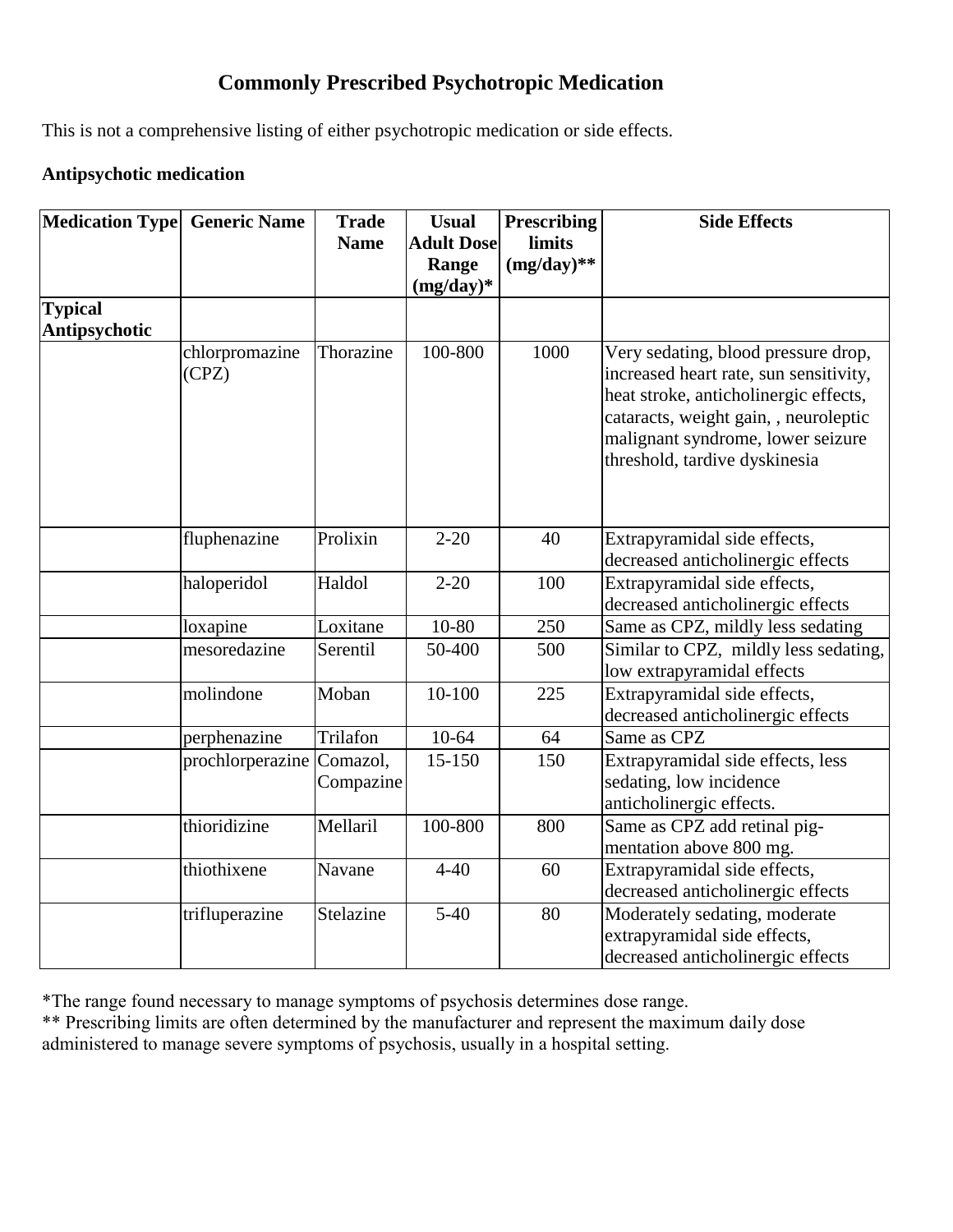# **Incidence of side effects**

| Medication Type   Generic Name |                  | <b>Trade</b> | <b>Sedation</b> | <b>EPS</b> | Anticholinergic |
|--------------------------------|------------------|--------------|-----------------|------------|-----------------|
|                                |                  | <b>Name</b>  |                 |            |                 |
| <b>Typical</b>                 |                  |              |                 |            |                 |
| Antipsychotic                  |                  |              |                 |            |                 |
|                                |                  |              |                 |            |                 |
|                                | chlorpromazine   | Thorazine    | $+++++$         | $+++$      | $+++$           |
|                                | (CPZ)            |              |                 |            |                 |
|                                | fluphenazine     | Prolixin     | $+$             | $++++-$    | $+$             |
|                                | haloperidol      | Haldol       | $+$             | $++++-$    | $+$             |
|                                | loxapine         | Loxitane     | $+++$           | $+++$      | $++$            |
|                                | mesoredazine     | Serentil     | $+++$           | $^{+}$     | $++$            |
|                                | molindone        | Moban        | $^{+}$          | $+++$      | $++$            |
|                                | perphenazine     | Trilafon     | $++$            | $+++$      | $++$            |
|                                | prochlorperazine | Comazol,     | $++$            | $++++-$    | $+$             |
|                                |                  | Compazine    |                 |            |                 |
|                                | thioridizine     | Mellaril     | $+++++$         | $+++$      | $++++-$         |
|                                | thiothixene      | Navane       | $+$             | $++++-$    | $++$            |
|                                | trifluperazine   | Stelazine    | $++$            | $+++$      | $++$            |

+ a very low incidence, ++ a low incidence, +++ a moderate incidence, and ++++ a high incidence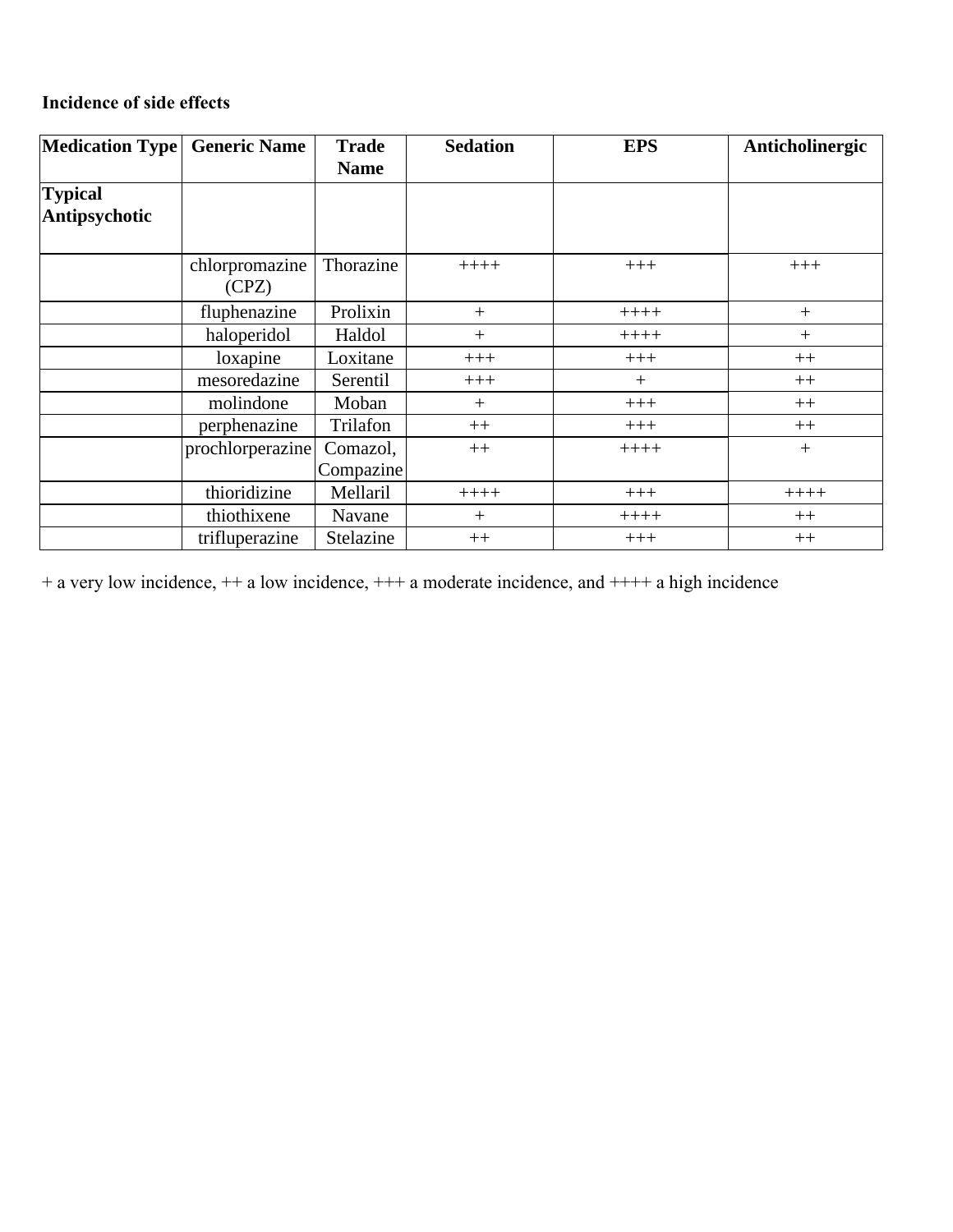| <b>Atypical</b><br>Antipsychotic | <b>Generic</b><br><b>Name</b> | <b>Trade</b><br><b>Name</b> | <b>Usual</b><br><b>Adult</b><br><b>Dose</b><br>Range<br>$(mg/day)*$ | <b>Prescribing</b><br>limits<br>$(mg/day)**$ | <b>Side Effects</b>                                                                                                                                                                                                           |
|----------------------------------|-------------------------------|-----------------------------|---------------------------------------------------------------------|----------------------------------------------|-------------------------------------------------------------------------------------------------------------------------------------------------------------------------------------------------------------------------------|
|                                  | aripiprazole                  | Abilify                     | $10-30$                                                             | 30                                           | Nausea, vomiting, constipation,<br>headache, dizziness, an inner<br>sense of restlessness or need to<br>move (akathisia), anxiety,<br>insomnia, and restlessness                                                              |
|                                  | clozapine                     | Clozaril                    | 50-600                                                              | 900                                          | Agranulocytosis, sedation,<br>anticholinergic effects, increased<br>blood pressure, orthostatic blood<br>pressure drop, sun sensitivity,<br>drooling, sweating, weight gain,<br>nausea, headaches, lower seizure<br>threshold |
|                                  | olanzapine                    | Zyprexa                     | $10-20$                                                             | 20                                           | Drowsiness, dizziness, dry<br>mouth, agitation, orthostatic<br>blood pressure drop, weight gain,                                                                                                                              |
|                                  | quetiapine                    | Seroquel                    | 250-600                                                             | 800                                          | Sedation, orthostatic blood<br>pressure drop, increased heart<br>rate, weight gain,                                                                                                                                           |
|                                  | risperidone                   | Risperdal                   | $2 - 6$                                                             | 16                                           | Orthostatic blood<br>pressure drop, insomnia, weight<br>gain, extrapyramidal side effects<br>above 6 mg, akathisia, anxiety                                                                                                   |
|                                  | ziprasidone                   | Geodon                      | 40-160                                                              | 200                                          | Sleepiness, abnormal muscle<br>movements (e.g., tremors,<br>shuffling, and uncontrolled<br>muscle movements), dizziness,<br>restlessness                                                                                      |

\*The range found necessary to manage symptoms of psychosis determines dose range. \*\* Prescribing limits are often determined by the manufacturer and represent the maximum daily dose administered to manage severe symptoms of psychosis, usually in a hospital setting.

#### **Incidence of side effects**

| <b>Atypical</b> | <b>Generic</b> | <b>Trade</b> | <b>Sedation</b> | <b>EPS</b> | Anticholinergic |
|-----------------|----------------|--------------|-----------------|------------|-----------------|
| Antipsychotic   | <b>Name</b>    | <b>Name</b>  |                 |            |                 |
|                 | aripiprazole   | Abilify      | $++$            |            |                 |
|                 | clozapine      | Clozaril     | $+++++$         |            | $+++++$         |
|                 | olanzapine     | Zyprexa      | $++$            | $^{++}$    | $++$            |
|                 | quetiapine     | Seroquel     | $++$            |            |                 |
|                 | risperidone    | Risperdal    |                 | $^{++}$    |                 |
|                 | ziprasidone    | Geodon       | $++$            | $++$       |                 |
|                 |                |              |                 |            |                 |

+ a very low incidence, ++ a low incidence, +++ a moderate incidence, and ++++ a high incidence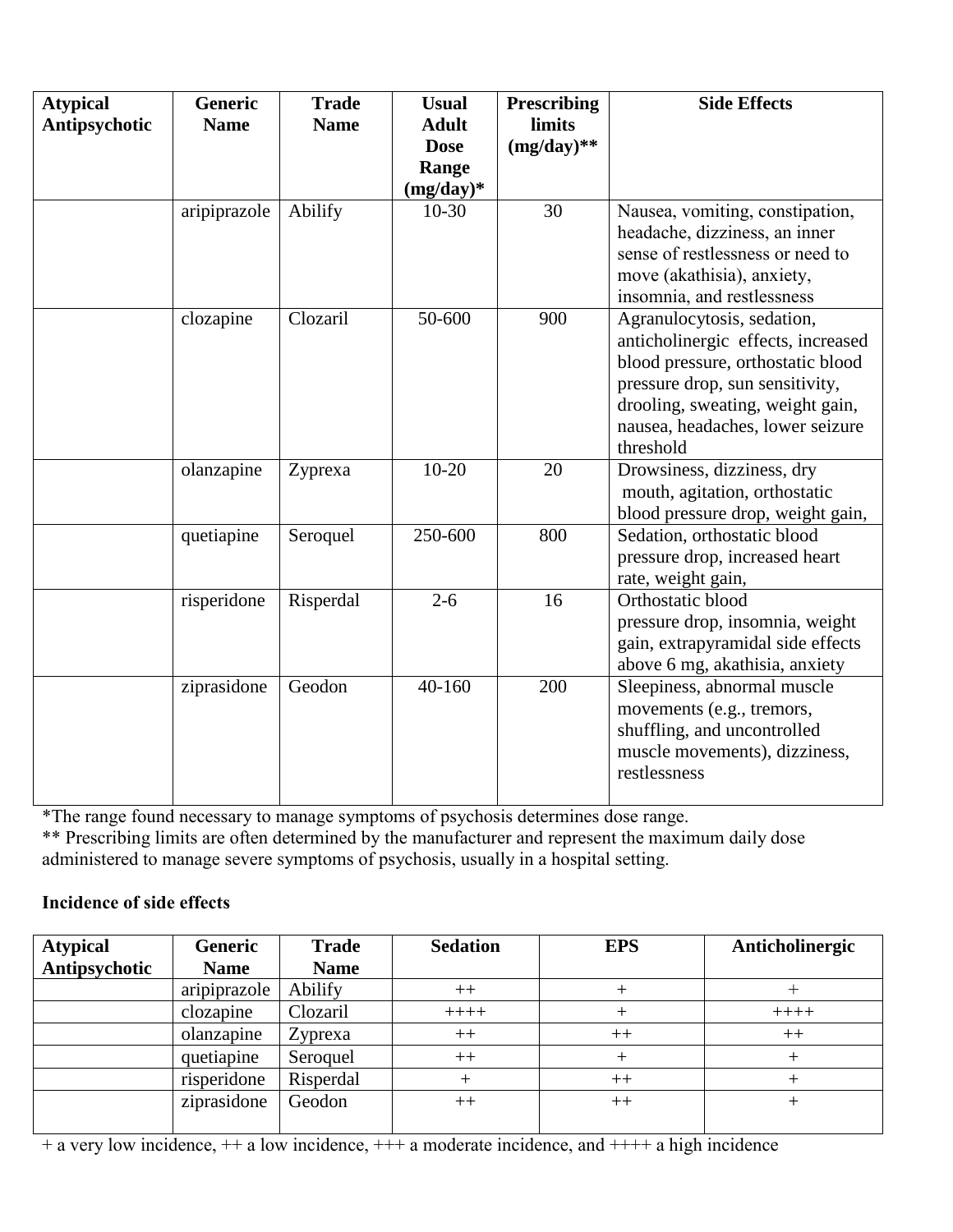## **Antidepressant medications.**

| <b>Antidepressants</b> | <b>Generic name</b> | <b>Trade name</b>   | <b>Initial adult</b> | <b>Side effects</b>                                          | <b>Other</b>                  |
|------------------------|---------------------|---------------------|----------------------|--------------------------------------------------------------|-------------------------------|
| (cyclical)             |                     |                     | dose<br>(Prescribing |                                                              | information                   |
|                        |                     |                     | limit)               |                                                              |                               |
|                        |                     |                     | mg/day               |                                                              |                               |
|                        | amitriptyline       | Elavil, Endep,      | 50-100               | Overdose potential, sedation,                                | Increase effect               |
|                        |                     | others              | (300)                | blood pressure drop,                                         | of alcohol,                   |
|                        |                     |                     |                      | anticholinergic effects (see                                 | abrupt                        |
|                        |                     |                     |                      | CPZ), cardiac arrhythmias,                                   | withdrawal can                |
|                        |                     |                     |                      | weight gain, decreased libido,<br>impotence, lower seizure   | produce<br>problems           |
|                        |                     |                     |                      | threshold, nightmares                                        |                               |
|                        | amoxapine           | Ascendin            | $100+150$            | Same as above,                                               | Contains                      |
|                        |                     |                     | (600)                | extrapyramidal<br>side effects, tardive dyskinesia           | Loxitane                      |
|                        | chlomipramine       | Anafranil           | 75                   | Same as above                                                | Good results                  |
|                        |                     |                     | (300)                |                                                              | with obsessive                |
|                        |                     |                     |                      |                                                              | compulsive<br>disorder        |
|                        |                     |                     |                      |                                                              |                               |
|                        | desipramine         | Norpramine          | 100-200<br>(300)     | Same as above                                                | <b>SSRI</b> boost             |
|                        | doxepin             | Sinequan            | 75                   | Same as above                                                | Popular with<br>substance     |
|                        |                     |                     | (300)                |                                                              | abusers                       |
|                        | imipramine          | Tofranil,           | 75-200               | Same as above                                                | Good results                  |
|                        |                     | Norfranil,          | (300)                |                                                              | with panic                    |
|                        |                     | others              |                      |                                                              | disorder,                     |
|                        |                     |                     |                      |                                                              | bedwetting                    |
|                        | nortriptyline       | Pamelor,<br>Aventyl | 75-100<br>(150)      | Fewer, but same as above                                     |                               |
| <b>Antidepressants</b> |                     |                     |                      | *SSRI-Selective Serotonin                                    |                               |
| (Second                |                     |                     |                      | Reuptake Inhibitor                                           |                               |
| generation)            |                     |                     |                      |                                                              |                               |
|                        | bupropion           | Wellbutrin          | 150                  | Excess stimulation, headache,                                | High incidence                |
|                        |                     |                     | (400)                | insomnia, anxiety, nausea                                    | of seizures in<br>those with  |
|                        |                     |                     |                      |                                                              | anorexia                      |
|                        | Citalopram*         | Celexa              | 20<br>(60)           | Same as with other SSRI's,<br>particularly reduced libido or | Considered by<br>some to be a |
|                        |                     |                     |                      | impotence, but<br>usually less apparent                      | "weaker"<br><b>SSRI</b>       |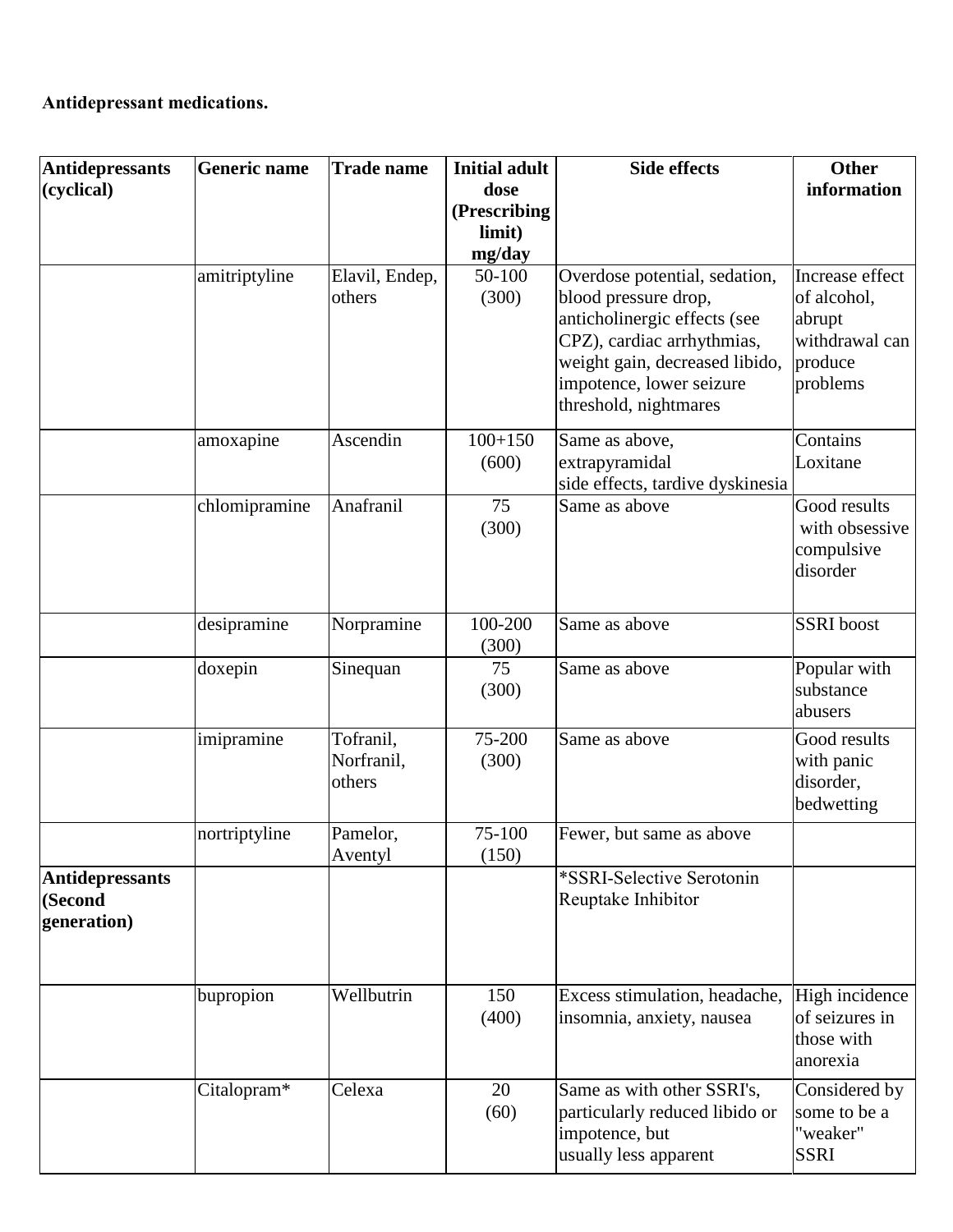| Escitalopram* | Lexapro  | 10<br>(20)         | Similar to Celexa                                                                                                                                                                                                                                   |                                                                                |
|---------------|----------|--------------------|-----------------------------------------------------------------------------------------------------------------------------------------------------------------------------------------------------------------------------------------------------|--------------------------------------------------------------------------------|
| Fluoxetine*   | Prozac   | 20<br>(80)         | Agitation, insomnia, weight<br>loss, sexual dysfunction<br>(decreased libido, difficulty<br>with orgasm), sedation,<br>headaches, Serotonin<br>Syndrome (shivering,<br>incoordination, fever, muscle<br>rigidity, confusion, sweating,<br>diarrhea) | Can interfere<br>with how many<br>other<br>medications are<br>metabolized      |
| Fluvoxamine*  | Luvox    | 50<br>(300)        | Same as above although more<br>sedating and less agitating                                                                                                                                                                                          | Good results<br>with<br>obsessive<br>compulsive<br>disorder                    |
| maprotiline   | Ludiomil | $25 - 75$<br>(225) | Same as above, lower seizure<br>Threshold, lethal overdose<br>potential                                                                                                                                                                             | Rarely pre-<br>scribed                                                         |
| mirtazapine   | Remeron  | 15<br>(45)         | Sedation, weight gain, dry<br>mouth, constipation, dizziness,                                                                                                                                                                                       | Seems to help<br>with anxiety<br>and<br>sleep problems<br>in depression        |
| nefazodone    | Serzone  | 200<br>(600)       | Similar to Trazodone without<br>priapism, some sedation,<br>anticholinergic effects                                                                                                                                                                 | <b>Better tolerated</b><br>by most                                             |
| Paroxetine*   | Paxil    | 20<br>(50)         | Same as above with less sleep<br>disturbance                                                                                                                                                                                                        | Lowest cost.<br><b>Recent FDA</b><br>approved for<br>anxiety<br>disorders      |
| Sertraline*   | Zoloft   | 50<br>(200)        | Lowest side effect profile of<br>SSRI's, although may see<br>effects noted above                                                                                                                                                                    | Shorter half-<br>life                                                          |
| trazodone     | Desyrel  | 150<br>(600)       | Very sedating, ortho-<br>static blood pressure drop,<br>nausea, headache, priapism                                                                                                                                                                  | Very short<br>half-life                                                        |
| venlafaxine   | Effexor  | 75<br>(375)        | Sedation, increased blood<br>pressure, nausea, constipation,<br>decreased libido                                                                                                                                                                    | Affects neuro-<br>transmitter<br>norepinephrine<br>in addition to<br>serotonin |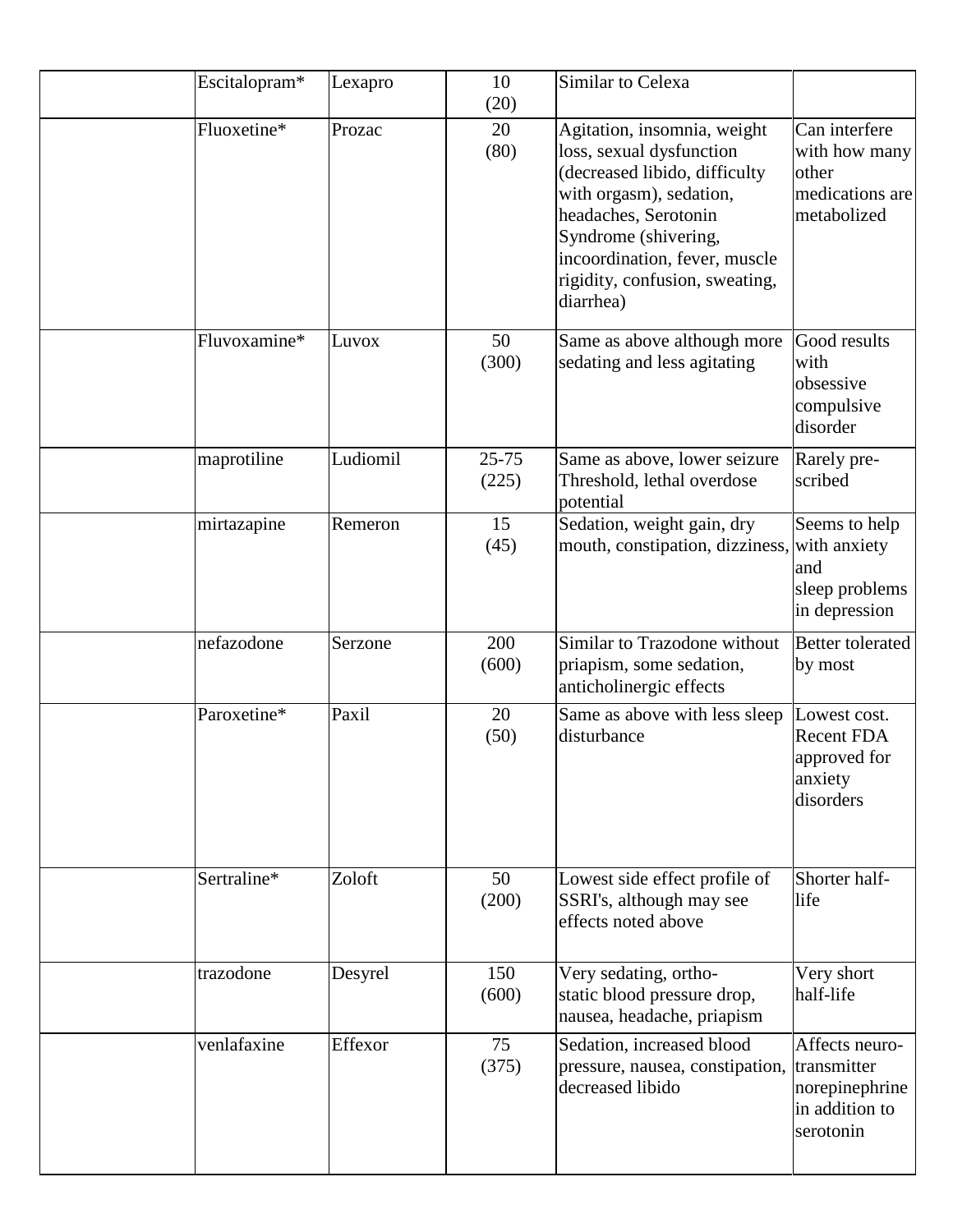### **Incidence of side effects**

| Antidepressants Generic name Trade name Sedation Anticholi- |                         |            |                |                  | <b>Orthostatic</b>     | Cardiac          | <b>Seizures</b> |
|-------------------------------------------------------------|-------------------------|------------|----------------|------------------|------------------------|------------------|-----------------|
| (cyclical)                                                  |                         |            |                | nergic           | Hypotension Arrhythmia |                  |                 |
|                                                             | amitriptyline           | Elavil,    | $++++$         | $+++++$          | $+++$                  | $+++$            | $+++$           |
|                                                             |                         | Endep,     |                |                  |                        |                  |                 |
|                                                             |                         | others     |                |                  |                        |                  |                 |
|                                                             | amoxapine               | Ascendin   | $++$           | $+++$            | $++$                   | $++$             | $+++$           |
|                                                             | chlomipramine Anafranil |            | $++++$         | $+++++$          | $++$                   | $+++$            | $+++++$         |
|                                                             | desipramine             | Norpramine | $++$           | $++$             | $++$                   | $++$             | $++$            |
|                                                             | doxepin                 | Sinequan   | $+++++$        | $+++$            | $++$                   | $++$             | $+++$           |
|                                                             | imipramine              | Tofranil,  | $+++$          | $+++$            | $+++++$                | $+++$            | $+++$           |
|                                                             |                         | Norfranil, |                |                  |                        |                  |                 |
|                                                             |                         | others     |                |                  |                        |                  |                 |
|                                                             | nortriptyline           | Pamelor,   | $++$           | $++$             | $+$                    | $++$             | $++$            |
|                                                             |                         | Aventyl    |                |                  |                        |                  |                 |
| <b>Antidepressants</b>                                      |                         |            |                |                  |                        |                  |                 |
| (Second                                                     |                         |            |                |                  |                        |                  |                 |
| generation)                                                 |                         |            |                |                  |                        |                  |                 |
|                                                             | bupropion               | Wellbutrin | $\overline{0}$ | $\boldsymbol{+}$ | $\boldsymbol{0}$       | $\boldsymbol{+}$ | $+++++$         |
|                                                             | citalopram              | Celexa     | $^{+}$         | $\overline{0}$   | $\overline{0}$         | $\overline{0}$   | $++$            |
|                                                             | escitalopram            | Lexapro    | $\ddot{}$      | $\overline{0}$   | $\boldsymbol{0}$       | $\overline{0}$   | $++$            |
|                                                             | fluoxetine              | Prozac     | $\overline{0}$ | $\boldsymbol{0}$ | $\boldsymbol{0}$       | $\overline{0}$   | $++$            |
|                                                             | fluvoxamine             | Luvox      | $\theta$       | $\theta$         | $\overline{0}$         | $\overline{0}$   | $++$            |
|                                                             | maprotiline             | Ludiomil   | $+++$          | $+++$            | $++$                   | $++$             | $+++++$         |
|                                                             | mirtazapine             | Remeron    | $++$           | $+$              | $++$                   | $^{+}$           | $+$             |
|                                                             | nefazodone              | Serzone    | $+++$          | $\overline{0}$   | $+++$                  | $\ddot{}$        | $++$            |
|                                                             | paroxetine              | Paxil      | $^{+}$         |                  | $\mathbf{0}$           | $\overline{0}$   | $++$            |
|                                                             | sertraline              | Zoloft     | $\theta$       | $\boldsymbol{0}$ | $\overline{0}$         | $\overline{0}$   | $++$            |
|                                                             | trazodone               | Desyrel    | $+++++$        | $\overline{0}$   | $+++$                  | $\ddot{}$        | $++$            |
|                                                             | venlafaxine             | Effexor    | $+$            | $+$              | $\overline{0}$         | $\ddot{}$        | $++$            |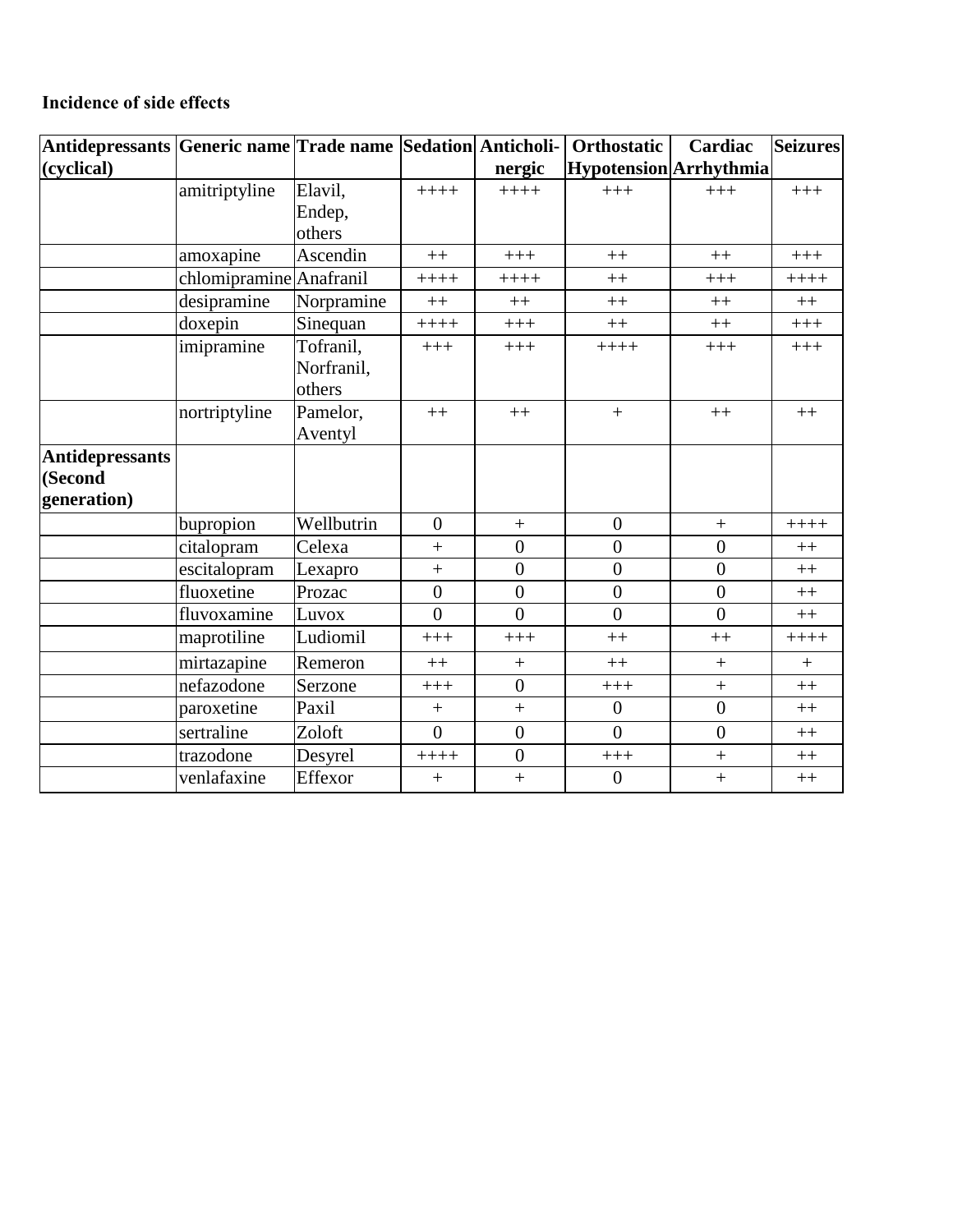### **Mood stabilizing medications**

Lithium has long been the gold standard for treating bipolar disorder and for mood regulation with manic features. It presents a unique challenge as it is not metabolized with drug elimination occurring almost exclusively through excretion in the urine. As a result, there is a danger of accumulation in the body to toxic levels that may include seizures, respiratory complications, coma, and death.

| <b>Mood stabilizers</b> |                                     |            |                                                                                                                                                                                                                                         |                                                                                                                                           |
|-------------------------|-------------------------------------|------------|-----------------------------------------------------------------------------------------------------------------------------------------------------------------------------------------------------------------------------------------|-------------------------------------------------------------------------------------------------------------------------------------------|
| carbamazepine           | Tegretol                            | 200-1800   | Decreased white blood cell<br>production, sedation, clumsiness, effects usually occur in first six<br>dizziness, tremors, abnormal<br>cardiac conduction, decreased<br>thyroid hormones, rashes,<br>temporary liver enzyme<br>increases | Significant side<br>months of use                                                                                                         |
| gabapentin              | Neurontin                           | 1200-3600  | Sedation, dizziness, tremors,<br>fatigue, headaches, blurred or<br>double vision, clumsiness,<br>weight gain, constipation                                                                                                              | Less well<br>established as mood<br>stabilizer                                                                                            |
| lamotrigine             | Lamictal                            | 400        | Rash which may lead to a life<br>threatening condition,<br>clumsiness, headaches, nausea,<br>dizziness, severe sore throat                                                                                                              | Particularly<br>effective for<br>rapid cycling or hard to treat<br>mood disorders (anecdotal<br>reporting)                                |
| lithium                 | Eskalith,<br>Lithobid,<br>Lithonate | 300-1800   | Nausea, vomiting, diarrhea,<br>increased thirst, polyuria, acne,<br>weight gain, tremors, mild<br>decreased cognition,<br>hypothyroidrism, fatigue                                                                                      | Toxic effects: decreased<br>appetite, confusion, muscle<br>twitching, slurred speech, eye<br>jerking, increased reflexes,<br>stupor, coma |
| valproic acid           | Depakene,<br>Depakote               | 750-3000   | Nausea, vomiting, significant<br>weight gain, hair loss, sedation,<br>tremors, decreased white blood<br>cell production, liver toxicity in<br>children                                                                                  | Usually well<br>tolerated                                                                                                                 |
| verapamil               | Calan, Isoptin                      | 80-160 TID | Decreased heart rate and<br>blood pressure, dizziness,<br>headaches, nausea, diarrhea or<br>constipation, decreased energy                                                                                                              | Calcium channel<br>blocker originally used to treat<br>angina                                                                             |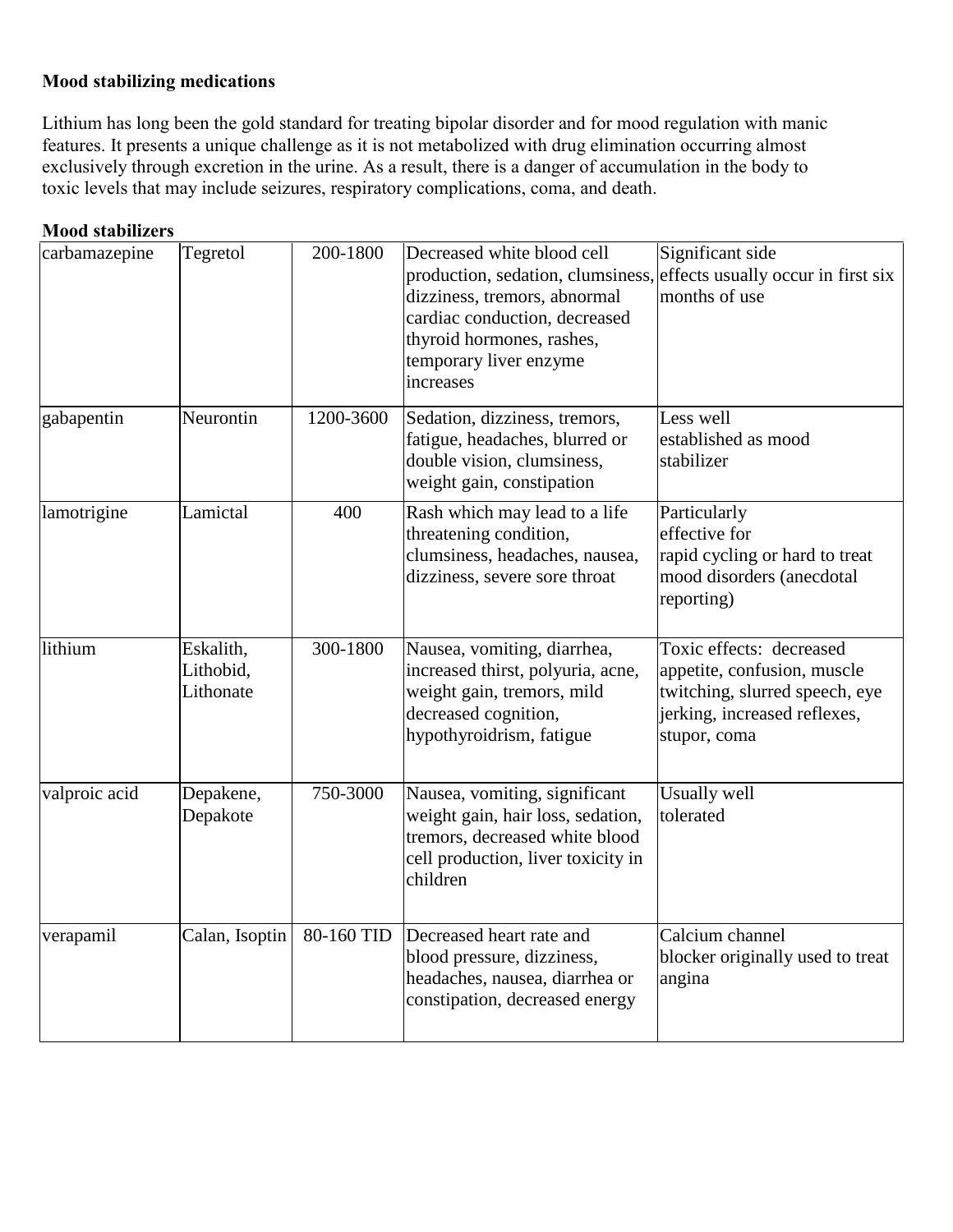### **Antianxiety medications**

As noted above, many SSRI and SNRI antidepressants are becoming the first choice in addressing the symptoms of anxiety. The following are examples of traditional drugs usually classified as having sedative-hypnotic capacities and continue to be used as antianxiety agents.

| <b>Anti-anxiety</b> | <b>Generic Name</b> | <b>Trade</b> | <b>Initial</b>    | <b>Side Effects</b>         | <b>Other</b>         |
|---------------------|---------------------|--------------|-------------------|-----------------------------|----------------------|
| (benzodiazepines)   |                     | <b>Name</b>  | <b>Adult Dose</b> |                             | <b>Information</b>   |
|                     |                     |              | (mg/day)          |                             |                      |
|                     | alprazolam          | Xanax        | $.25 - .5$ TID    | Sedation, drowsiness,       | Medium               |
|                     |                     |              |                   | decreased cognition,        | absorption,          |
|                     |                     |              |                   | decreased memory,           | short acting         |
|                     |                     |              |                   | disinhibition, decreased    | Antipanic and        |
|                     |                     |              |                   | respiration, potential for  | mood                 |
|                     |                     |              |                   | addiction, withdrawal       | stabilizing          |
|                     |                     |              |                   | syndrome (anxiety,          | properties           |
|                     |                     |              |                   | irritability, restlessness, |                      |
|                     |                     |              |                   | tremors, weakness, fatigue, |                      |
|                     |                     |              |                   | insomnia), rebound anxiety  |                      |
|                     | chlordiazepoxide    | Librium      | 5-25 QID          | Same as above               | Medium               |
|                     |                     |              |                   |                             | absorption,          |
|                     |                     |              | $.25 - .5$ BID    | Same as above               | long acting          |
|                     | clonazepam          | Klonopin     |                   |                             | Rapid<br>absorption, |
|                     |                     |              |                   |                             | long acting,         |
|                     |                     |              |                   |                             | Antipanic and        |
|                     |                     |              |                   |                             | mood                 |
|                     |                     |              |                   |                             | stabilizing          |
|                     |                     |              |                   |                             | properties           |
|                     | clorazepate         | Tranxene     | 7.5-15 BID        | Same as above               | Rapid                |
|                     |                     |              | to QID            |                             | absorption,          |
|                     |                     |              |                   |                             | long acting          |
|                     | diazepam            | Valium       | $2-10$ BID to     | Same as above               | Rapid                |
|                     |                     |              | QID               |                             | absorption,          |
|                     |                     |              |                   |                             | long acting          |
|                     | lorazepam           | Ativan       | 1-3 BID or        | Same as above               | Medium               |
|                     |                     |              | <b>TID</b>        |                             | absorption,          |
|                     |                     |              |                   |                             | short acting         |
|                     | oxazepam            | Serax        | 10-30 TID         | Same as above               | Slow                 |
|                     |                     |              | or QID            |                             | absorption,          |
|                     |                     |              |                   |                             | short acting         |
|                     | prazepam            | Centrax      | $20 - 60$         | Same as above               | Slow                 |
|                     |                     |              |                   |                             | absorption,          |
|                     |                     |              |                   |                             | long acting          |
|                     | temazepam           | Restoril     | $7.5 - 30$        | Same as above               | Medium               |
|                     |                     |              |                   |                             | absorption,          |
|                     |                     |              |                   |                             | short acting         |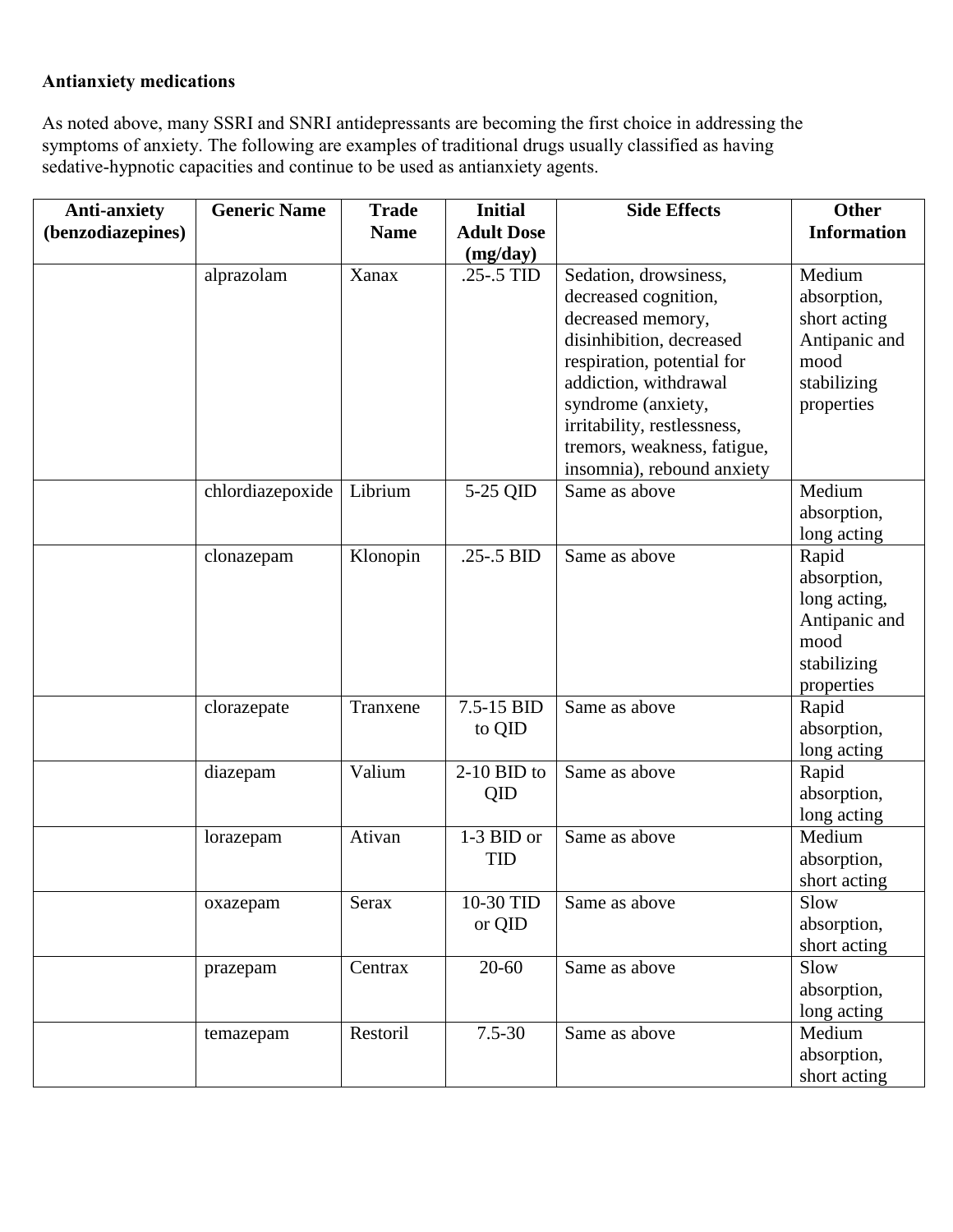| <b>Antianxiety</b> |           |               |               |                              |                  |
|--------------------|-----------|---------------|---------------|------------------------------|------------------|
| $non-$             |           |               |               |                              |                  |
| benzodiazepines)   |           |               |               |                              |                  |
|                    | buspirone | <b>Buspar</b> | $15-60$       | Headache, dizziness, nausea, | 2-4 weeks        |
|                    |           |               |               | dry mouth                    | before           |
|                    |           |               |               |                              | effective,       |
|                    |           |               |               |                              | rarely effective |
|                    |           |               |               |                              | with past        |
|                    |           |               |               |                              | benzodiazepine   |
|                    |           |               |               |                              | use, question    |
|                    |           |               |               |                              | about            |
|                    |           |               |               |                              | effectiveness    |
|                    |           |               |               |                              | with             |
|                    |           |               |               |                              | individuals      |
|                    |           |               |               |                              | with             |
|                    |           |               |               |                              | developmental    |
|                    |           |               |               |                              | disabilities     |
| Alpha-adrenergic   | clonidine | Catapres      | $.05 - .3$ mg | Decreased blood pressure,    | Anecdotal evi-   |
| agonist            |           |               |               | dizziness, sedation, dry     | dence of         |
|                    |           |               |               | mouth, constipation, fluid   | benefit to those |
|                    |           |               |               | retention, depression,       | with post-       |
|                    |           |               |               | nightmares, rashes           | traumatic        |
|                    |           |               |               |                              | stress disorder, |
|                    |           |               |               |                              | withdrawal       |
|                    |           |               |               |                              | from opiates     |
|                    |           |               |               |                              | and cocaine      |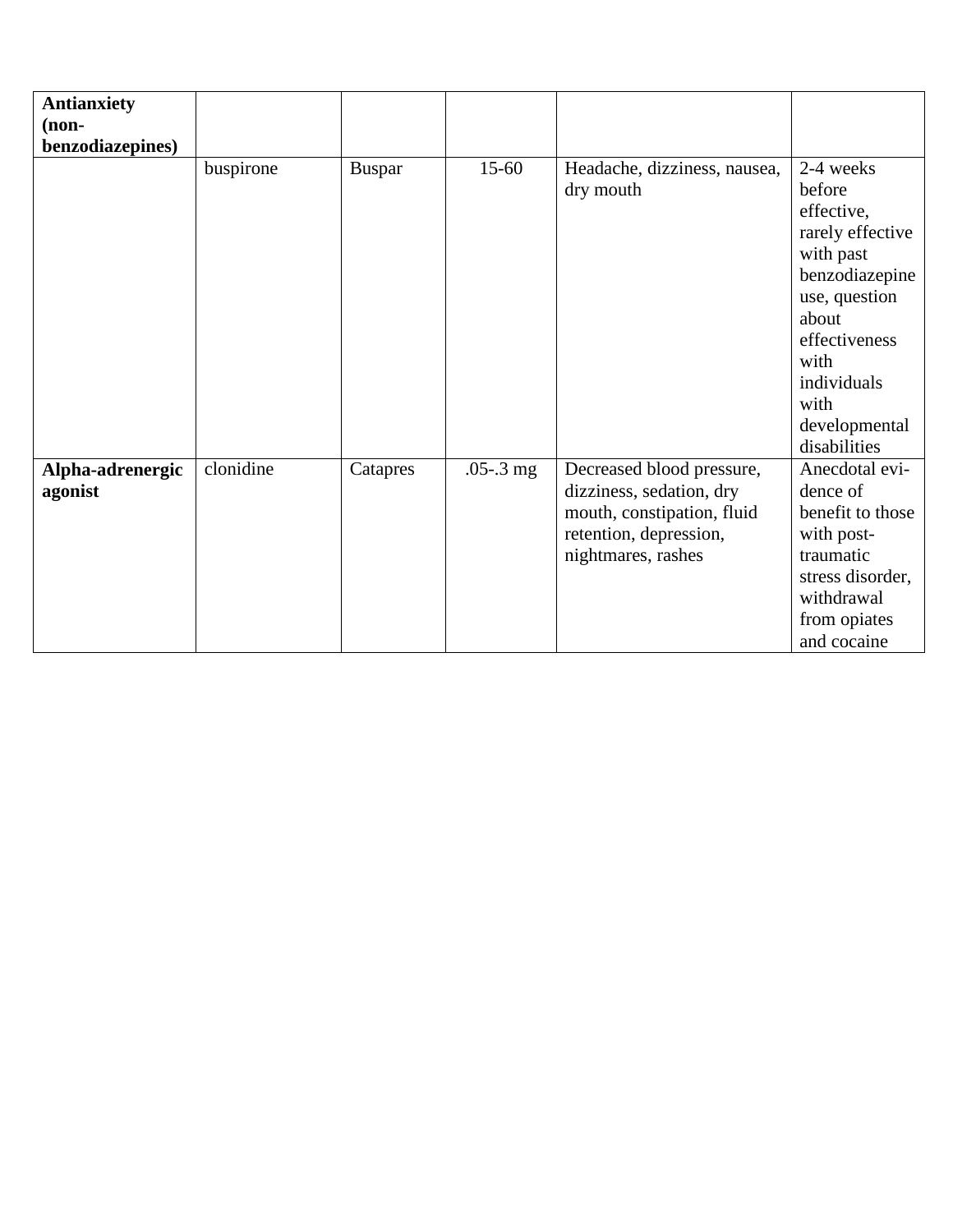# **Stimulant medication**

| amphetamine             | Dexedrine | $5-90$ mg     | Excess stimulation, anxiety,<br>irritability, insomnia, decreased<br>appetite, increased blood pressure<br>and heart rate, sweating, glaucoma, Street value as "speed"<br>seizures, movement disorders,<br>psychosis, paranoia | About 75% of<br>all stimulants are given to<br>children in the US,     |
|-------------------------|-----------|---------------|--------------------------------------------------------------------------------------------------------------------------------------------------------------------------------------------------------------------------------|------------------------------------------------------------------------|
| amphetamine<br>sulfate  | Adderall  | $5-80$ mg     | Nervousness, anxiety, insomnia,<br>nausea, diarrhea, rashes, increased<br>pulse and blood pressure                                                                                                                             |                                                                        |
| methylphenidate Ritalin |           | May-80        | Same as above                                                                                                                                                                                                                  | Medication of<br>choice to treat disorders<br>of attention in children |
| pemoline                | Cylert    | $18-112.5$ mg | Same as above                                                                                                                                                                                                                  |                                                                        |